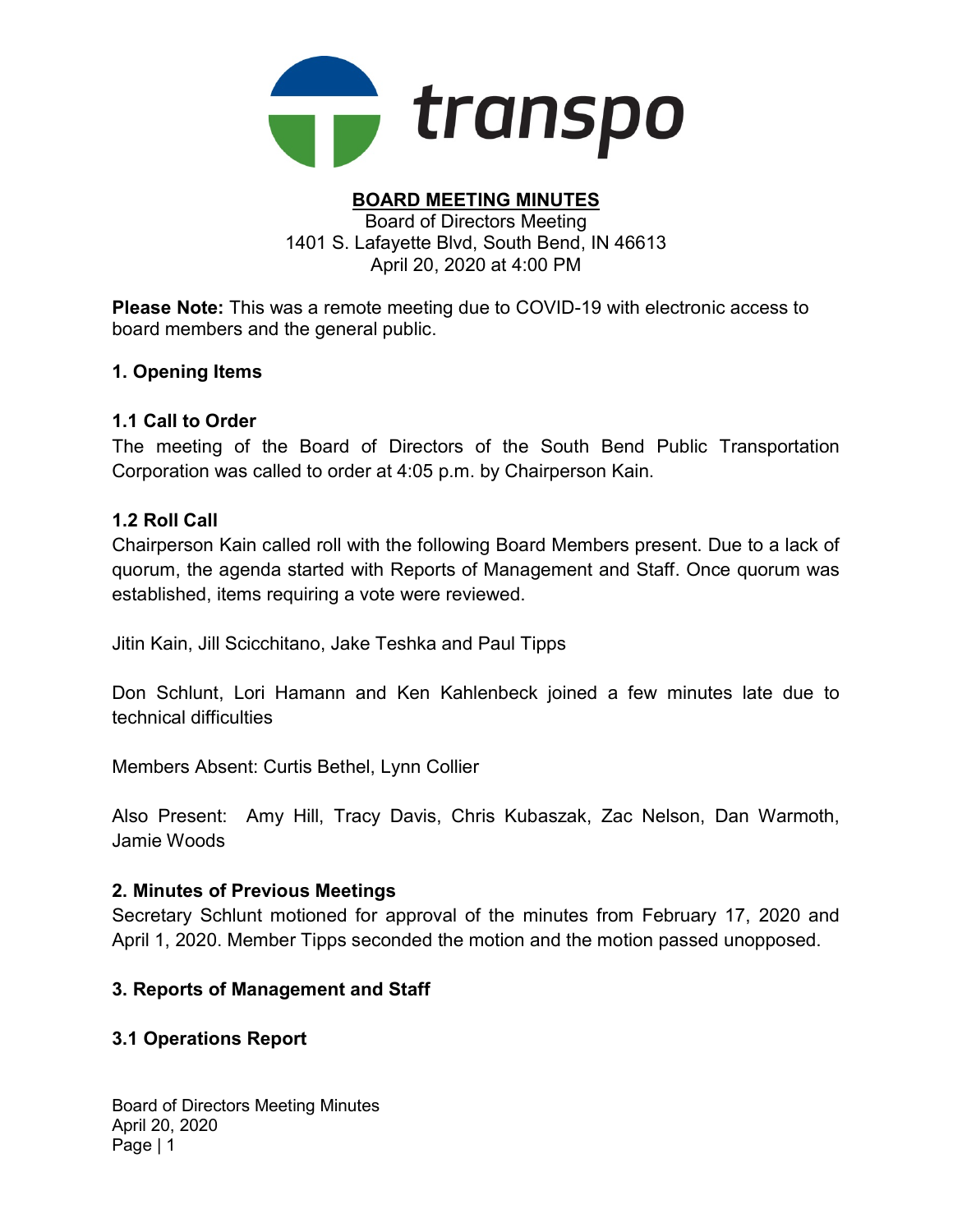General Manager Hill reviewed the March Operations Report noting that fixed route ridership decreased 24.98% compared to March 2020. Transpo started to see the decline in ridership due to COVID-19 the second half of the month. Transpo previously had five consecutive months of ridership increases. While YTD ridership is only down 1.21%, a dramatic decrease is anticipated for the month of April.

Access ridership was down 31.43% compared to March 2019 and YTD is down 4.85%.

Transpo implemented the Reduced Service schedule on Monday, April  $6<sup>th</sup>$ . Passengers are reminded that public transportation is only for essential travel during this time.

COVID-19 measures in place include distributing PPE to all employees (masks, gloves, disinfecting wipes/sprays, hand sanitizer) and maintaining social distancing measures on board all vehicles. The number of passengers per bus is limited and additional buses are added to routes as needed.

General Manager Hill reviewed the March Safety Report, noting there were two (2) preventable accidents, two (2) non-preventable accidents and zero (0) yard accidents.

The Passenger Service Reports were reviewed noting 13 fixed route PSRs were received with six (6) being unsubstantiated, six (6) being monitored for future action and one (1) resulted in discipline (suspension). Four (4) Access PSRs were received with two (2) being unsubstantiated and two (2) being monitored for future action. It was also noted there were five (5) general commendations received for operators during this challenging time. Positive feedback and social media comments are being shared with Transpo operators.

Member Tipps asked the reason for the suspension and General Manager Hill replied that it was due to a turn lane violation that was called in by an individual driving their personal auto. This was the second incident for this particular operator and a suspension was issued in accordance with the discipline policy.

Chairperson Kain asked about the Customer Survey that was completed. General Manager Hill responded that information is being compiled and the summary will be provided to the board at the May meeting.

The full report was included in the board packet.

# 3.2 Finance Report

Board of Directors Meeting Minutes April 20, 2020 Controller Kubaszak reviewed the Finance Report noting that Passenger Revenue is down for the month of March due to the COVID-19 ridership decrease. Expenses were

Page | 2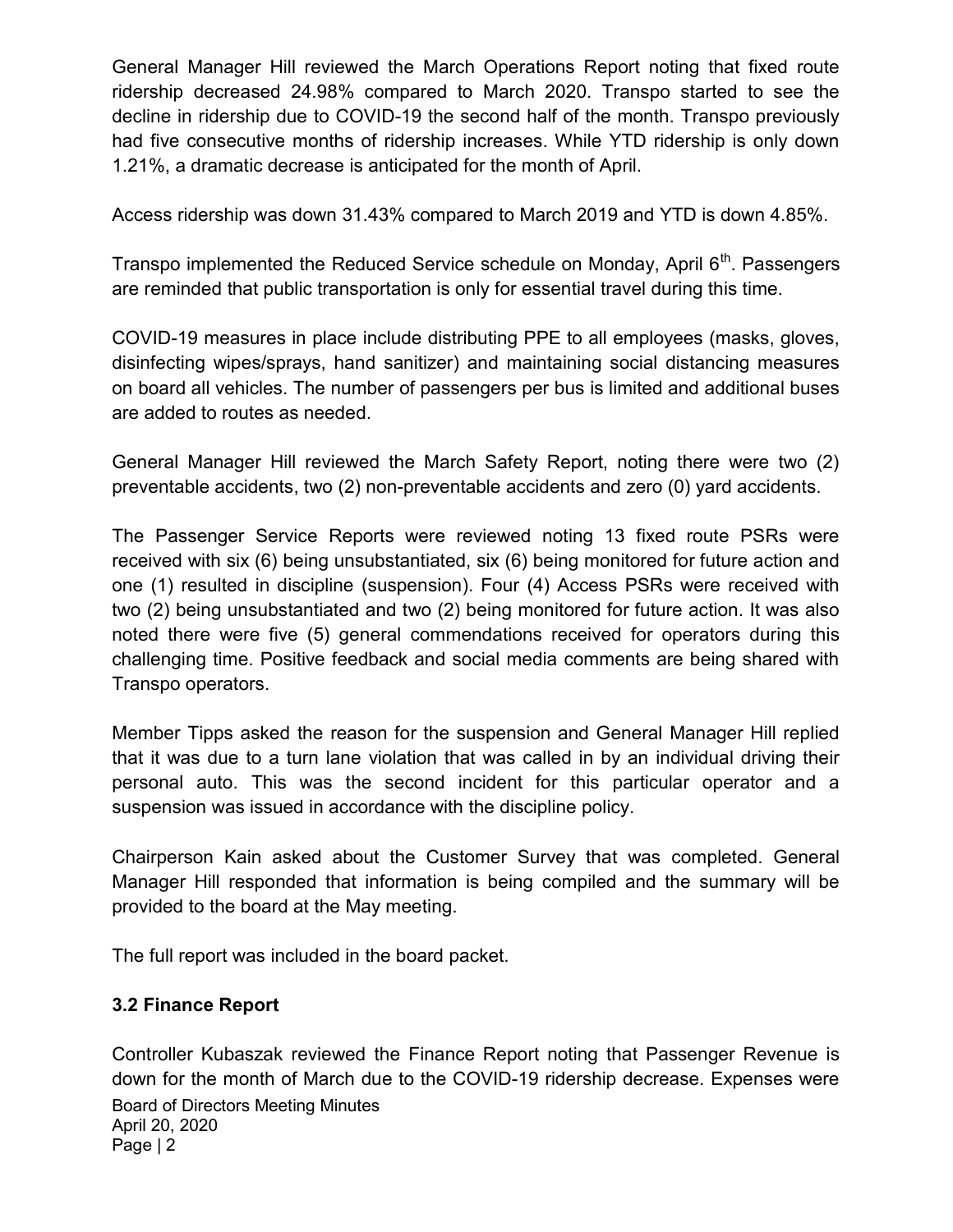up due to an additional payroll for the month, corrected IT invoices that were reviewed and then paid and additional utility invoices.

The current grants were reviewed noting the remaining 2019 Preventative Maintenance funds have been utilized and the 5310 funds will be distributed.

Controller Kubaszak reviewed the Cash Forecast and explained the recent loan from 1<sup>st</sup> Source Bank is included, but CARES Act funding was not at this time.

Member Tipps asked about the Other Expenses on the previous slide and Controller Kubaszak replied the tax anticipation warrant and other legal fees were included. He will follow-up next month with an additional breakdown.

Controller Kubaszak reviewed the CARES Act funding and explained he has been working with the FTA to program the funds. The funding is anticipated to be allocated to vehicle replacement, fixed route software, camera systems, preventative maintenance along with fixed route and paratransit operating assistance.

Chairperson Kain asked if the CARES Act funding could be utilized to establish a reserve fund. General Manager Hill explained that the FTA has indicated this funding should be utilized now and programmed for a specific use for immediate needs. However, this funding should provide the opportunity to allocate other resources. It was also noted that in additional to a reserve fund, a capital fund also needs to be established and maintained to meet the local match requirements of Federal grants.

Member Tipps asked if fare revenue could be directed towards a reserve fund once ridership returns to normal levels. General Manager Hill replied this could be an option; however, fare revenue accounts for a small percentage of the budget. Staff will continue to review options.

Member Tipps also asked about the Overtime and if it will decrease once operators return from leave. General Manager Hill noted that overtime will decrease some as operators return; however, there are still seven (7) open part-time fixed route positions. There are two trainees that have completed their training, but cannot test for the CDL until the BMW reopens. Applicant pre-screening is underway so a new training class will be able to start as soon as current restrictions are lifted.

The full report was included in the board packet.

## 3.3 Human Resource Report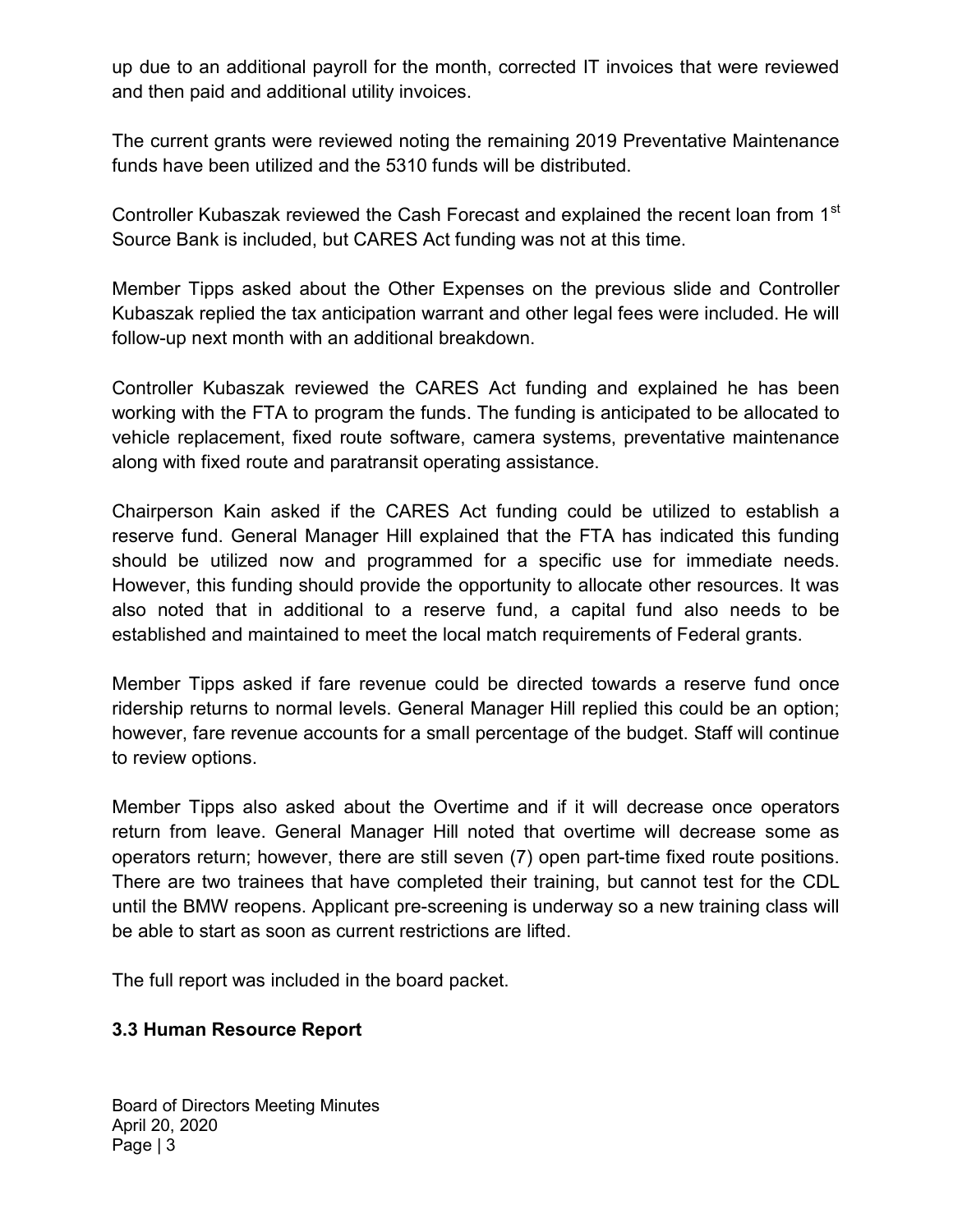Director Davis reviewed the report noting there are currently 117 employees with 79 represented, 16 non-represented and 22 administrative. The FMLA listed on the report does not reflect the Federally established COVID-19 Emergency Sick leave and Emergency FLMA. There are currently 33 employees are some type of leave.

Chairperson Kain asked if employees were using the additional COVID-19 leave and what happens when the emergency leave is exhausted. Director Davis responded that there are numerous employees utilizing the emergency leave. Once the 80 hours of emergency sick leave is exhausted, employees that qualify may utilize the emergency FMLA at two-thirds pay. Locally, e-learning ends May  $20<sup>th</sup>$  and it is anticipated child care resources may be available again soon which would eliminate the need for the leave.

The full report was included in the board packet.

# 3.4 Maintenance Report

Director Warmoth reviewed the preventative maintenance inspections, road and service calls. He highlighted the additional COVID-19 procedures in place which includes the additional cleaning and disinfecting of all vehicles. The Maintenance Department is purchasing disinfecting spray in bulk and mixing onsite to provide all operators with disinfecting spray. The Service Line is also disinfecting air filters, seats and all high touch points.

Member Hamann asked about the PPE supplies and if passengers were mandated to wear masks. General Manager Hill explained that staff continues to procure items to ensure the supply of masks, gloves, hand sanitizer and disinfecting items are maintained. At this time, passengers are not mandated to wear masks. It has been discussed; however, there are concerns about accessibility of masks for passengers. She also asked if hand sanitizer was available for passengers. General Manager Hill replied that hand sanitizer is being supplied to all employees, but supplies are not available to distribute to passengers at this time.

Member Tipps asked about maintenance staff levels and Director Warmoth responded that the department is currently short-handed due to several employees being out on leave; however, the current staff is able to maintain cleaning levels at this time.

Secretary Schlunt asked what other systems were doing. General Manager Hill explained other systems are handling in very similar manners. Transpo continues to follow CDC guidelines and APTA has provided extension information and resources to all transit systems. In addition, Transpo is working closely with and sharing ideas with other systems throughout the state and region.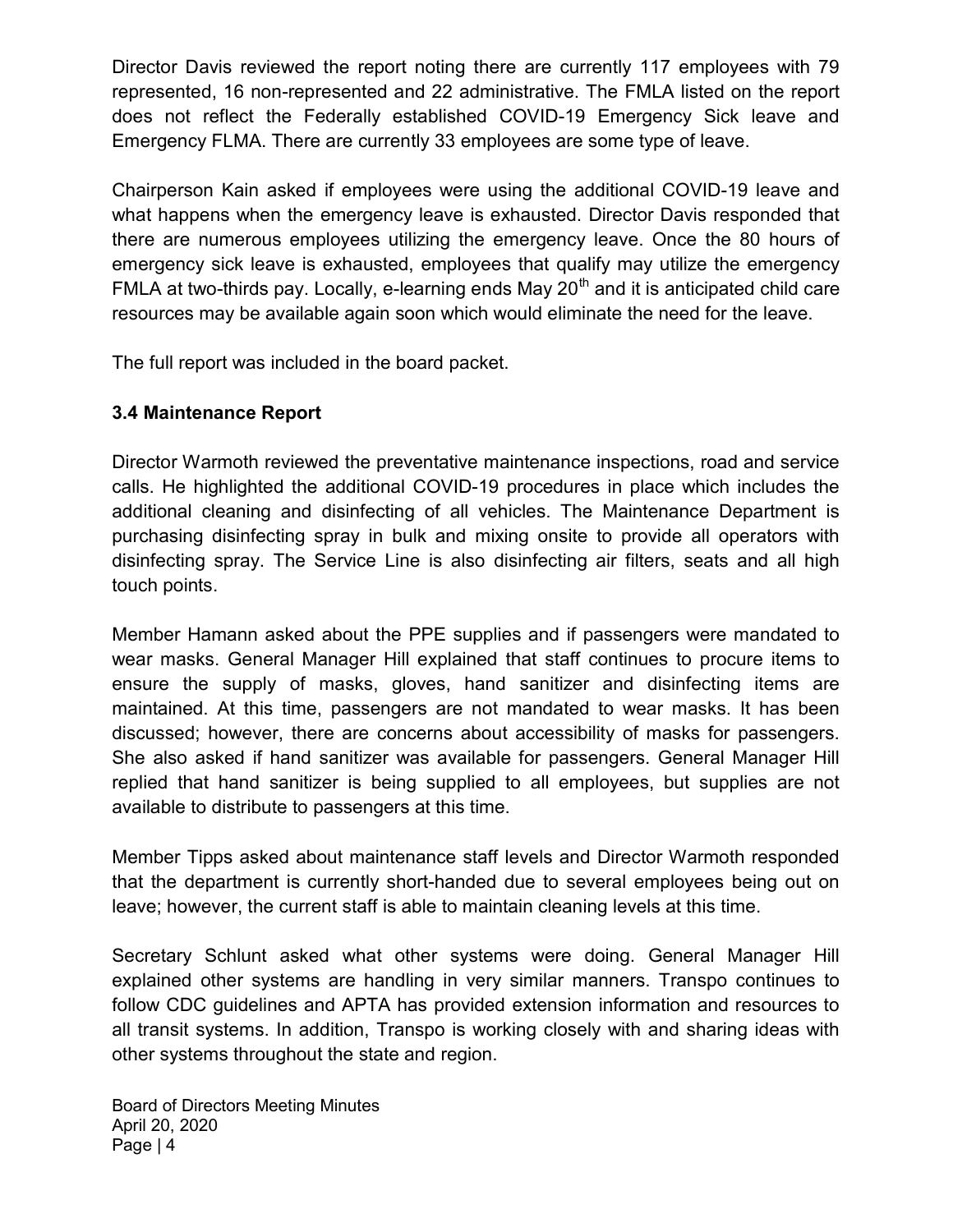Member Kahlenbeck asked if buses were cleaned throughout the day. It was noted that all operators are provided with disinfecting spray and wipes for high touch point areas throughout the day and then the Service Line completes the deep cleaning in the evenings.

The full report was included in the board packet.

# 3.5 Marketing Report

Director Nelson provided the Marketing Report for March, including media coverage, outreach and social media impact. Efforts have been focused on COVID-19 response and passenger communications. Member Tipps asked about any feedback on the Reduced Service Schedule and Director Nelson responded that overall, it has been positive. Talking points were developed in advance and the majority of passengers have been supportive and understanding. Secretary Schlunt asked if signage was provided at all bus stop locations. Director Nelson responded that information was distributed in advance and can be found online and posted at South Street Station. In addition, information was posted at high traffic areas throughout the system.

The full report was included in the board packet.

# 3.6 Administrative Report

General Manager Hill reviewed the report noting the contract negotiations scheduled for April  $7<sup>th</sup>$  were canceled. Management offered to meet via conference or video call, but the Union declined.

She noted the application deadline for the second round of VW Mitigation funding has been extended to May  $31^{st}$ ; however, Transpo anticipates having the application completed by the end of the month.

She explained the completion of the strategic plan and mission statement have been delayed to COVID-19, but she will be reaching back out to John Pinter so the process can continue to move forward.

The full report was included in the board packet.

# 4.0 Introductions to Resolutions

## 4.1 RESOLUTION NO. 11-2020

A RESOLUTION OF THE BOARD OF DIRECTORS OF THE SOUTH BEND PUBLIC TRANSPORTATION CORPORATION, SOUTH BEND, INDIANA APPROVING THE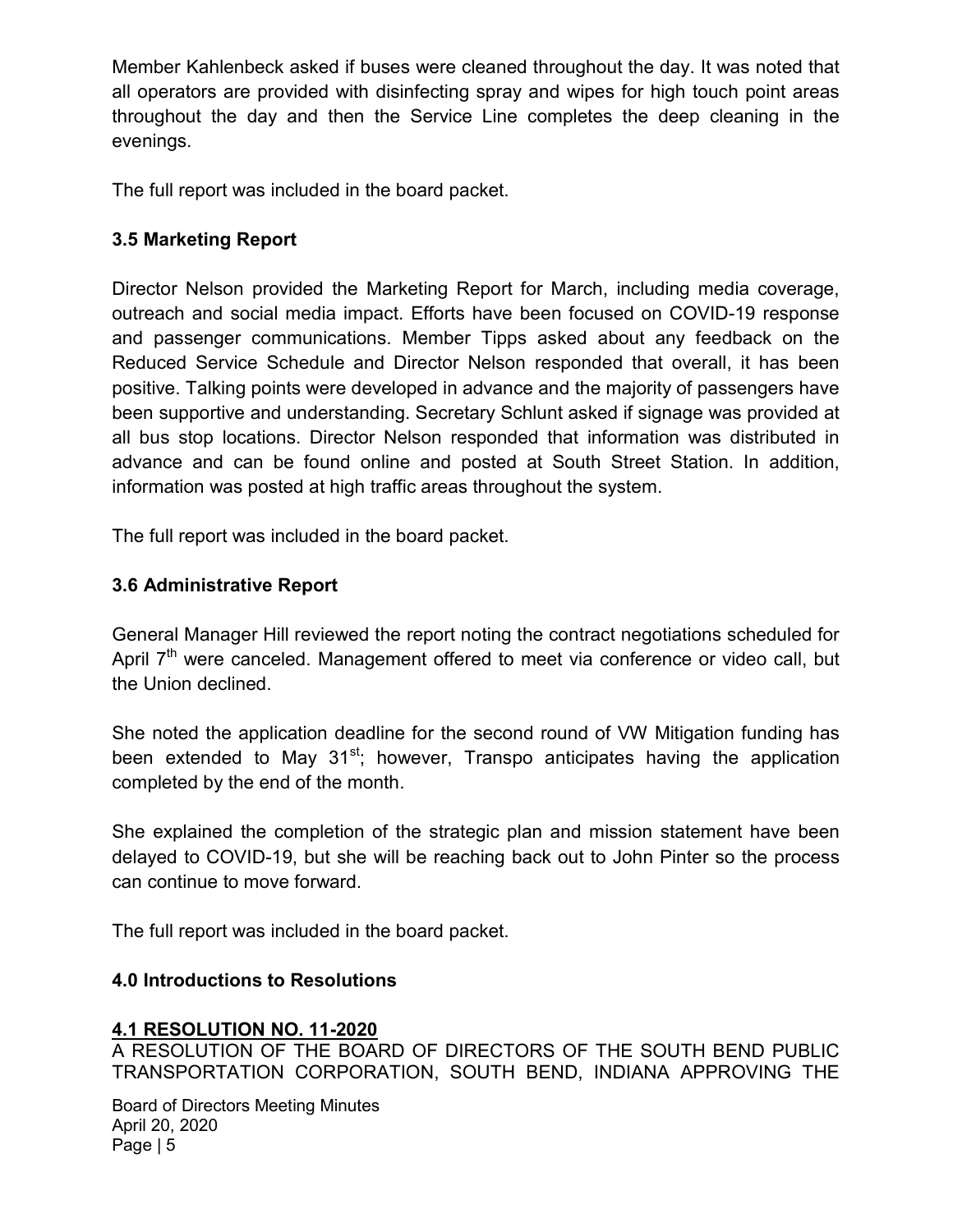FINANCIAL TRANSACTIONS INCURRED DURING THE MONTH OF FEBRUARY WITHIN THE CORPORATION'S CAPITAL IMPROVEMENT FUND.

**Staff Report:** Investments and payments were made from the Capital Improvement Fund during the month of February 2020. The Corporation's share, which is required by the Federal Government, totaled \$14,636.01.

Member Tipps motioned to approve Resolution 11-2020, Secretary Schlunt seconded the motion. Secretary Schlunt called roll for the vote with all members voting in favor. Motion passed 7-0.

### 4.2 RESOLUTION NO. 12-2020

A RESOLUTION OF THE BOARD OF DIRECTORS OF THE SOUTH BEND PUBLIC TRANSPORTATION CORPORATION, SOUTH BEND, INDIANA APPROVING THE FINANCIAL TRANSACTIONS INCURRED DURING THE PAST 29 DAYS OF FEBRUARY WITHIN THE CORPORATION'S PAYROLL AND TRANSPORTATION FUND

Staff Report: There were a total of 89 checks issued February 1-29 for a total disbursement of \$535,783.03.

Member Tipps questioned the \$6,500 payable to the South Bend Regional Chamber of Commerce and General Manager Hill explained this was the 2020 sponsorship of Salute to Business and Young Professionals Network. Transpo committed to the sponsorship last year and this comes out of the Marketing budget. She also noted that Transpo is very frugal with marketing dollars with this being one of the few cash sponsorships and an important connection to the business and YP community. All opportunities are re-evaluated on an annual basis.

Member Tipps motioned to approve Resolution 12-2020, Secretary Schlunt seconded the motion. Secretary Schlunt called roll for the vote with all members voting in favor. The motion passed 7-0.

### 4.3 RESOLUTION NO. 16-2020

A RESOLUTION OF THE BOARD OF DIRECTORS OF THE SOUTH BEND PUBLIC TRANSPORTATION CORPORATION, SOUTH BEND, INDIANA APPROVING THE FINANCIAL TRANSACTIONS DURING THE MONTH OF MARCH WITHIN THE CORPORATION'S CAPITAL IMPROVEMENT FUND

**Staff Report:** Investments and payments were made from the Capital Improvement Fund during the month of March 2020. The Corporation's share, which is required by the Federal Government, totaled \$11,474.79.

Member Tipps motioned to approve Resolution 16-2020, Secretary Schlunt seconded the motion. Secretary Schlunt called roll for the vote with all members voting in favor. The motion passed 7-0.

### 4.4 RESOLUTION NO. 17-2020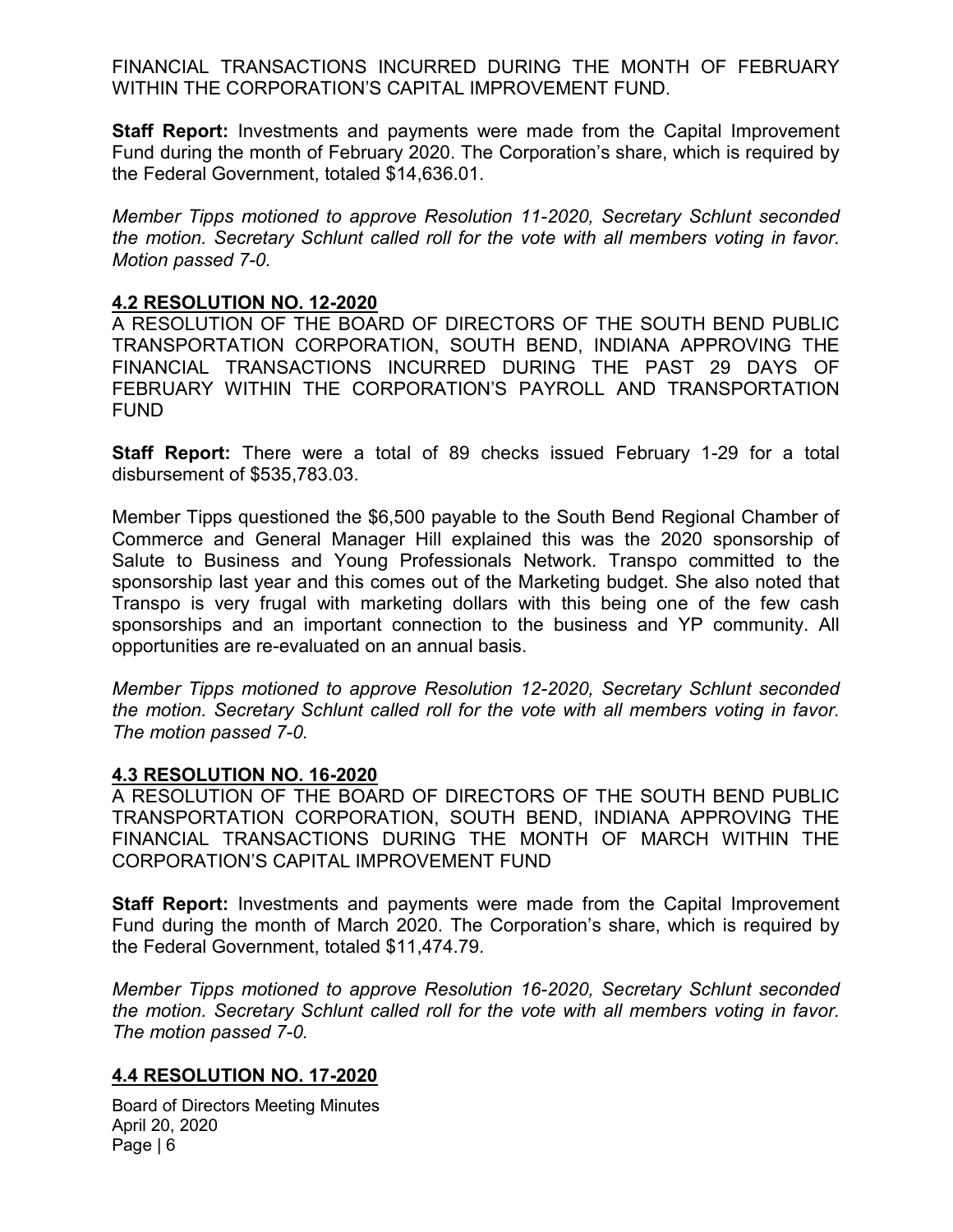A RESOLUTION OF THE BOARD OF DIRECTORS OF THE SOUTH BEND PUBLIC TRANSPORTATION CORPORATION, SOUTH BEND, INDIANA APPROVING THE FINANCIAL TRANSACTIONS INCURRED DURING THE PAST 31 DAYS OF MARCH WITHIN THE CORPORATION'S PAYROLL AND TRANSPORTATION FUND

**Staff Report:** There were a total of 79 checks issued March 1-31 for a total disbursement of \$468,293.28.

Member Tipps asked about the checks issued to individuals. Controller Kubaszak responded in most instances, the checks are issued due to a payroll issue such as overtime note being correctly reported. General Manager Hill also noted that if an employee does not complete and submit a time sheet on time, the direct deposit will not be completed and a check will be manually issued once the time card is submitted.

Member Tipps motioned to approve Resolution 17-2020. Secretary Schlunt seconded the motion. Secretary Schlunt called roll for the vote with all members voting in favor. Motion passed 7-0.

#### 4.5 RESOLUTION 18-2020

A RESOLUTION OF THE BOARD OF DIRECTORS OF THE SOUTH BEND PUBLIC TRANSPORTATION CORPORATION, SOUTH BEND, INDIANA APPROVING THE DISPOSAL OF ONE FIXED ROUTE 2004 GILLIG BUS

Staff Report: Bus #402, a 2004 Gillig was totaled in an accident and will be disposed in accordance with FTA guidelines.

Member Kain asked about any parts that can be salvaged from the bus prior to disposal. General Manager Hill reported in this instance, the engine was fairly new and will be able to saved and reused in another bus. She also noted that Director Warmoth and his team do an excellent job salvaging any usable parts before disposal. In most cases, due to the age and condition, the buses are worth more in scrap. In the event a bus is sold, any funds over \$5,000 must be returned to the FTA.

Member Tipps asked about the accident and General Manager Hill explained the bus was traveling north on Main St towards South Street Station (no passengers) when the other vehicle traveling west, ran a stop sign, hitting the bus which caused the bus to travel into a parking lot, hitting a parked truck before coming to a rest near a building. Unfortunately, the other party did not have vehicle insurance.

Member Tipps motioned to approve Resolution 18-2020. Secretary Schlunt seconded the motion. Secretary Schlunt called roll for the vote with all members voting in favor. The motion passed 7-0.

### 4.6 RESOLUTION NO. 19-2020

A RESOLUTION OF THE BOARD OF DIRECTORS OF THE SOUTH BEND PUBLIC TRANSPORTATION CORPORATION, SOUTH BEND, INDIANA AUTHORIZING MANAGEMENT TO PURCHASE UP TO SIX (6) NEW FLYER XCELSIOR 35' FIXED